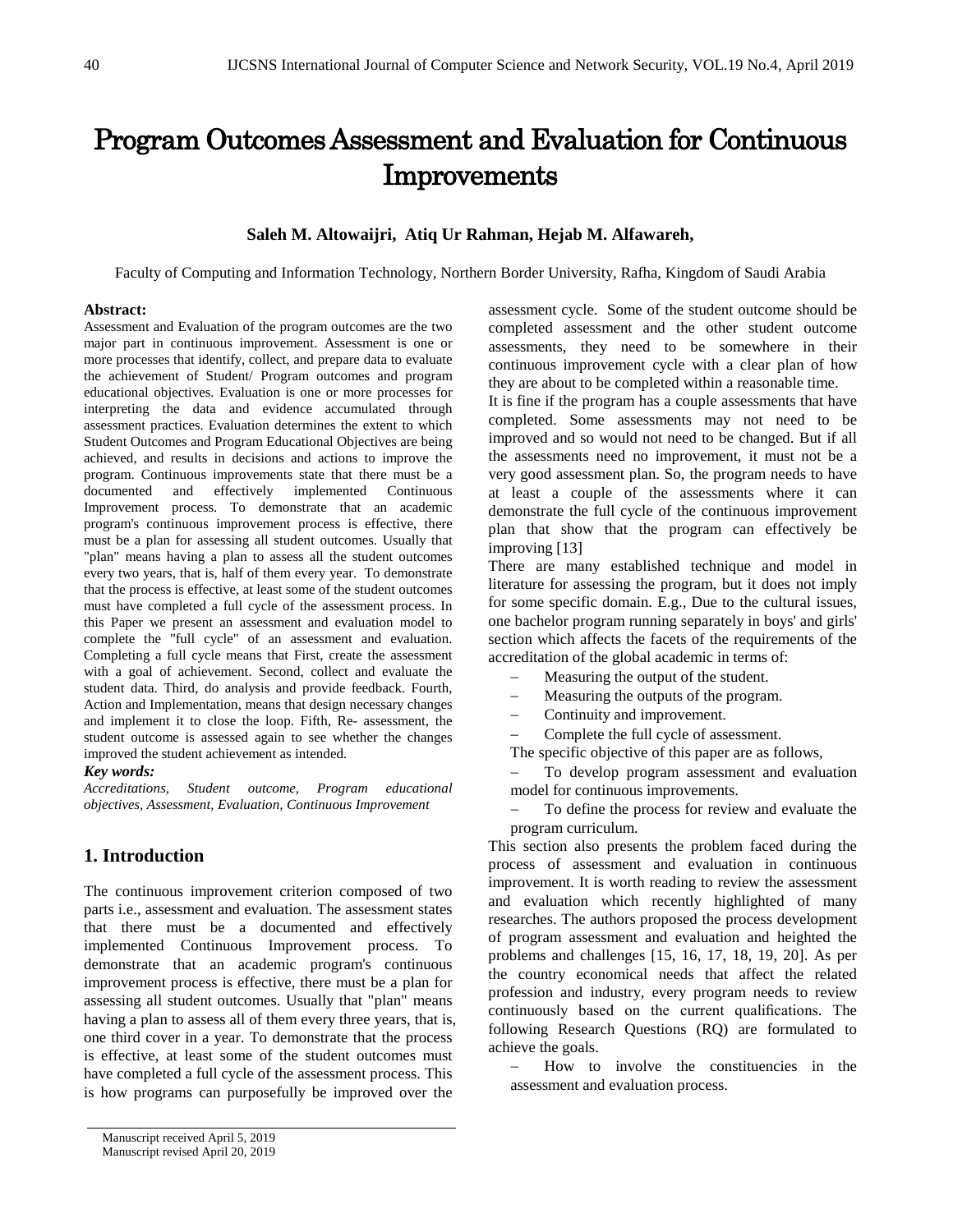− What is the process of assessment and evaluation in continuous improvement.

− What action need to be taken as a feedback during completion of cycle.

- What is course-based assessment.
- What is rubric-based assessment.

# **2. Assessment and Evaluation Model**

Our Assessment and Evaluations model composed of mainly five phases which present "how to complete the full cycle and close the loop". Completing a "full cycle" of an assessment and evaluation as shown in Figure 1 and the assessment plan as shown in Table 1.

|  |  | Table 1: Assessment Plan |  |
|--|--|--------------------------|--|
|--|--|--------------------------|--|

|                |              | <b>Course Based</b> |              |       | <b>Rubric</b> |       | <b>Exit Survey</b> |              |              | <b>Course Evaluation</b> |       |       | <b>Alumni Survey</b> |              |              |
|----------------|--------------|---------------------|--------------|-------|---------------|-------|--------------------|--------------|--------------|--------------------------|-------|-------|----------------------|--------------|--------------|
| S <sub>O</sub> | 16/17        | 17/18               | 18/19        | 16/17 | 17/18         | 18/19 | 16/17              | 17/18        | 18/19        | 16/17                    | 17/18 | 18/19 | 16/17                | 17/18        | 18/19        |
| a              | $\mathbf{x}$ |                     |              | x     |               |       | $\mathbf{x}$       | X            | X            | x                        | x     | X     | X                    | $\mathbf{x}$ | $\mathbf{x}$ |
| $\mathbf b$    | $\mathbf{x}$ |                     |              | X     |               |       | $\mathbf{x}$       | X            | X            | X                        | x     | X     | X                    | X            | $\mathbf{x}$ |
| c              | $\mathbf{x}$ |                     |              | X     |               |       | $\mathbf{x}$       | <b>X</b>     | $\mathbf{x}$ | X                        | x     | X     | $\mathbf{x}$         | X            | X            |
| d              |              | $\mathbf{x}$        |              |       | X             |       | $\mathbf{x}$       | X            | X            | X                        | x     | X     | X                    | $\mathbf{x}$ | X            |
| e              |              | $\mathbf{x}$        |              |       | X             |       | $\mathbf{x}$       | X            | X            | X                        | x     | X     | X                    | X            | $\mathbf{x}$ |
| f              |              | X                   |              |       | χ             |       | $\mathbf{x}$       | X            | X            | X                        | x     | X     | X                    | X            | X            |
| g              |              | $\mathbf{x}$        |              |       | X             |       | $\mathbf{x}$       | X            | X            | X                        | x     | X     | X                    | $\mathsf{x}$ | $\mathbf{x}$ |
| $\mathsf{h}$   |              |                     | $\mathbf{x}$ |       |               | x     | $\mathbf{x}$       | X            | X            | X                        | x     | X     | X                    | $\mathbf{x}$ | $\mathbf{x}$ |
|                |              |                     | X            |       |               | x     | $\mathbf{x}$       | X            | X            | X                        | x     | X     | X                    | X            | X            |
|                | $\mathbf{x}$ |                     |              | x     |               |       | $\mathbf{x}$       | $\mathbf{x}$ | $\mathbf{x}$ | X                        | x     | X     | X                    | $\mathbf x$  | $\mathbf{x}$ |
| k              | X            |                     |              | X     |               |       | $\mathbf{x}$       | X            | X            | X                        | x     | X     | X                    | X            | X            |
|                |              | $\mathbf{x}$        |              |       | X             |       | $\mathbf{x}$       | X            | X            | X                        | x     | X     | X                    | $\mathbf{x}$ | X            |
| m              |              |                     | X            |       |               | x     | $\mathbf{x}$       | X            | X            | X                        | χ     | X     | X                    | X            | <b>X</b>     |
| $\mathsf{n}$   |              |                     | $\mathsf{x}$ |       |               | x     | X                  | X            | X            | X                        | χ     | X     | X                    | X            | X            |



Fig. 1 Assessment and Evaluation Model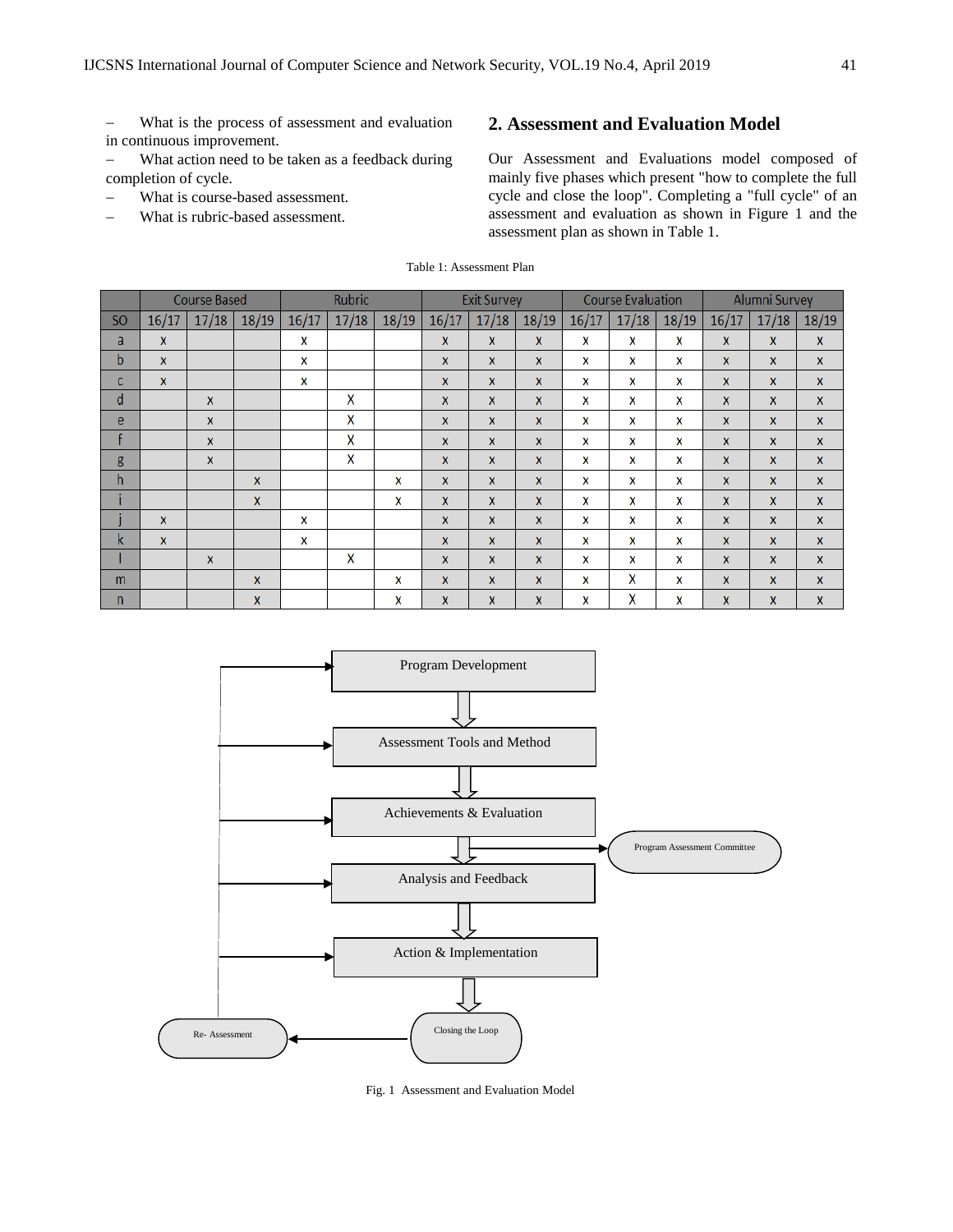## 2.1 Define Assessment:

Assessment is defined as one or more processes that identify, collect, and prepare the data necessary for evaluation. Define assessment based on Student Outcome 3d (students work effectively in teams) that evaluates students in a course where teams are used. The measurement might be based on how students resolve disagreements (just something that is measurable), with an achievement goal of 80 percent of students effectively resolve disagreements. For the assessment and evaluation of student outcomes used the following direct and indirect assessment processes [1, 2, 3, 4, 6, 13, 14, 21]: CLOs based, Exit Survey, Alumni Survey, Course Evaluation Survey, and Faculty Survey [7, 8, 9, 11]. Various assessment processes are used for the assessment and evaluation of student outcomes for the Bachelor Program. These assessment methods along with its frequency are listed In addition, the program constituents responsible for providing the feedback are also shown in Table 2.

Table 2: Frequency of Data Collection for Assessment.

| Constituent<br>Providing<br>Feedback | Process                              | Assessment Direct/Indirect Frequency<br>Assessment |                      |
|--------------------------------------|--------------------------------------|----------------------------------------------------|----------------------|
| Faculty                              | Course<br>Based<br>Assessment        | Direct                                             | Once per<br>Semester |
| Faculty                              | Rubric<br><b>Based</b><br>Assessment | Direct                                             | Once per<br>Semester |
| Graduating<br><b>Students</b>        | Senior Exit<br>Survey                | Indirect                                           | Once per<br>Year     |
| Alumni                               | Alumni<br>Survey                     | Indirect                                           | Once per<br>Year     |
| Faculty                              | Course<br>Evaluation<br>Survey       | Indirect                                           | Once per<br>Semester |

Each assessment methods addresses one or more student learning outcomes and is recorded as given in Table 3.

Table 3: Assessment Methods alignment with Course Learning

|                         |                       | Outcomes |                       |     |   |
|-------------------------|-----------------------|----------|-----------------------|-----|---|
| Assessment              |                       |          |                       | CLO |   |
| Methods                 |                       | 2        | 3                     |     |   |
| <b>Ouiz</b> 1(2%)       | X                     |          |                       |     |   |
| <b>Ouiz 2(3%)</b>       |                       |          |                       |     | X |
| <b>First Assignment</b> |                       | X        |                       |     |   |
| $(2\%$                  |                       |          |                       |     |   |
| Second                  |                       |          |                       | X   |   |
| Assignment (3%)         |                       |          |                       |     |   |
| Mid-Term $(20%)$        | X                     | X        | $\overline{\text{X}}$ |     |   |
| Group discussion        | X                     |          | X                     | X   | X |
| (5%)                    |                       |          |                       |     |   |
| Participation (5%)      | $\overline{\text{X}}$ |          | X                     | X   |   |
| Lab Assignment          | X                     | X        | X                     | X   | X |
| $(20\%$                 |                       |          |                       |     |   |
| Final Exam (40%         |                       |          |                       |     |   |

## 2.2 Evaluation Process:

Evaluation is defined as one or more processes for interpreting the data acquired though the assessment processes to determine how well the student outcomes are being attained. The evaluation of student learning is present [5, 10, 12, 13].

In the section, we interpret the data acquired though the assessment processes to determine how well the student outcomes are being attained. We consider a student outcome as achieved if its Weighted Average Percentage is above 70%. The course-based assessment data is perhaps the more reliable source of outcome evaluation. The CLO are mapped to one or more student outcomes (SOs). For example, a CLO-1 of Computer Graphics is "To understand various hardware and software required for computer graphics applications" is mapped to student outcome "a". Table 4 shows the questions targeting CLO1 in different assessment tools.

This was an important consideration as the girls and the boys study their courses at separate locations, and in most of the cases, by different instructors. Due to the separate sections most of the program have separated assessment results for the girls' section and the boys' section. To solve this issue, the program needs to have course coordinator and to define the same contents of assessment for both the sections and do combine assessment.

| <b>Assessment Methods</b>                | Questions         | Weight        |  |  |  |  |  |
|------------------------------------------|-------------------|---------------|--|--|--|--|--|
| Ouiz1                                    | <b>Ouestion 1</b> |               |  |  |  |  |  |
|                                          | <b>MCOs</b>       |               |  |  |  |  |  |
| Mid Term Exam                            | True or False     |               |  |  |  |  |  |
|                                          | Question 1 and 2  |               |  |  |  |  |  |
| <b>Class Participation</b>               |                   |               |  |  |  |  |  |
| <b>Group Discussion</b>                  |                   |               |  |  |  |  |  |
| $\overline{\text{Lab}}$ Activities $1+2$ |                   |               |  |  |  |  |  |
| Final Exam                               | True or False     |               |  |  |  |  |  |
|                                          | <b>MCOs</b>       |               |  |  |  |  |  |
| Total                                    |                   |               |  |  |  |  |  |
| Achievement Grade                        |                   | $0.7*25=17.5$ |  |  |  |  |  |

Table 4: Questions related to CLO-1 in Different Assessment Methods.

The achievement grade for CLO-1 is 17.5 with a threshold of 70%. Now in order to evaluate whether CLO 1 is achieved by students, each student questions related to CLO 1 in different assessment methods are accumulated and compared as follows.

> If students accumulated grades for CLO1  $\geq$ 0.7\*Acheivement Grade CLO1 is achieved Else Not achieved.

Each student grades are accumulated in different assessment methods for CLO-1 as shown in Table 5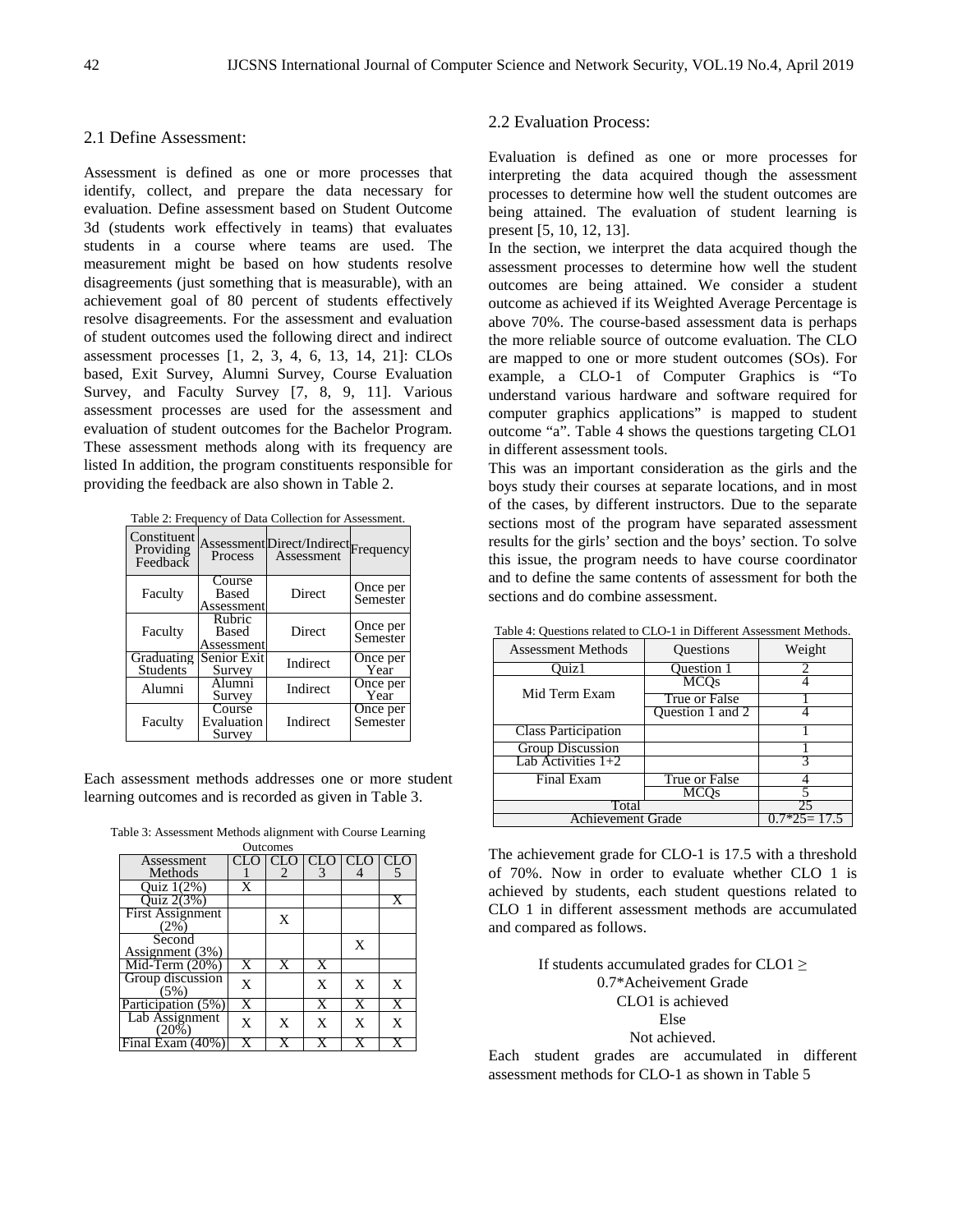|            | Table 5. Thummont of CEO 1.   |                                                             |                            |                        |                     |                            |            |                                                                                                    |  |  |  |
|------------|-------------------------------|-------------------------------------------------------------|----------------------------|------------------------|---------------------|----------------------------|------------|----------------------------------------------------------------------------------------------------|--|--|--|
| Student ID | Assignment 1<br>Question 1, 2 | Mid<br>Term<br>Exam<br>$MCQs +$<br>$T/F+Q5$<br>and $\delta$ | 5<br>4<br>Activities<br>da | participation<br>Class | discussion<br>Group | Exam<br>MCQs<br>Final<br>円 | Total/17.5 | CLC<br>Achievemen<br>t Grade<br>$(0.7*17.5=$<br>12.25).<br>[A]<br>Achieved,<br>[N] Not<br>Achieved |  |  |  |
| XXX        |                               |                                                             |                            |                        |                     |                            | 16         |                                                                                                    |  |  |  |
| XXX        |                               |                                                             |                            |                        |                     |                            |            |                                                                                                    |  |  |  |

Table 5: Attainment of CLO-1.

The percentage is computed that how many students in the course registered achieved each CLOs and is shown in Table 6.

Table 6: Percentage of CLOs Attainment by all students.

| Evaluation                      | <b>CLO</b> | CLO  | <b>CLO</b> | <b>CLO</b> | CLO  |
|---------------------------------|------------|------|------------|------------|------|
| <b>XXXXX</b>                    |            |      |            |            |      |
| <b>XXXXX</b>                    |            |      |            |            |      |
| <b>XXXXX</b>                    |            |      |            |            |      |
| <b>Students</b><br>Achieved     |            |      |            |            |      |
|                                 | 66.66%     | 100% | 100%       | 100%       | 100% |
| <b>Students Not</b><br>Achieved |            |      |            |            |      |
|                                 | 33.34%     | በ%   | 0%         | $0\%$      |      |

Once the percentage of students achieved a particular CLO is obtained, it is mapped with the Student Outcome. If the percentage is greater than 70% then that particular student outcome is achieved otherwise not achieved. This is shown in Table 7.

| CLO <sub>s</sub> |            |      |              |   |   |   | <b>Student Outcomes</b> |   |     |          |   |
|------------------|------------|------|--------------|---|---|---|-------------------------|---|-----|----------|---|
|                  | a          | b    | $\mathbf{c}$ | d | e | f | g                       | h | Ť   |          | k |
| $CLO_1$          | 66.66<br>% |      |              |   |   |   |                         |   |     |          |   |
| $CLO_2$          |            | 100% |              |   |   |   |                         |   |     |          |   |
| $CLO_3$          |            |      |              |   |   |   |                         |   |     | 100<br>% |   |
| $CLO_4$          |            |      |              |   |   |   |                         |   | 100 |          |   |
| $CLO_5$          |            |      |              |   |   |   |                         |   |     | 100<br>% |   |
| <b>AVG</b>       | 66.66<br>% | 100% |              |   |   |   |                         |   | 100 | 100<br>% |   |

Table 7: Student Outcomes attainment.

The course targeted student outcomes "a, b, i, and j" in Table 7. Student outcome "a" is not achieved because its average is less than the threshold value (70%).

This is how programs can methodically and purposefully be improved over time. (It's a scientific method of doing things.) we must complete a cycle at least on some of the assessments and provide examples of those assessments where the full cycle has been completed.

#### 2.3 Analysis and Feedback:

In summary, the Assessment and Evaluation Committee is to to identify and implement the required forms for direct

and indirect assessment to collect the data as a part of continuous improvement. The key components of assessment and evaluation presented have contributed to the following modifications.

Task 1: Review Program Educational Objectives (PEO)

Task 2: Review student Outcomes

Task 3: Review student outcomes with PEO

Task 4: Review Constituents

Task 5: Review Course Outcomes to Student Outcomes

Task 6: Review Performance Indicators

Task 7: Review Assessment Tools/Methods

Task 8: Review Assessment Plan

Task 9: Review Data Collection and Evaluation

Task 10. Review Surveys process and Feedback

The following feedback can be received during the review of the above tasks in the analysis process.

− Revision in pre-requisite as inadequate prerequisite knowledge.

Revision in course or course material or provide more helping material, modification in text or reference material.

Revision in course assessment methods.

Revision of the learning accomplishments of a course.

The student outcomes are weakly evaluated in the assessment summary for the terms.

− The graduation project addresses most of the Computer Science Student Outcomes and missing in the presented evaluation. It is the terminal comprehensive activity and provides students with the opportunity to exhibit the acquired skills and knowledge during the program.

Revision of the survey process and student responses.

The following suggestions can be submitted to the department council for approval.

The course learning outcomes-based survey is suggested.

Frequent workshops and lectures, seminars are planned to be organized. This will make our faculty and administration more aware and helpful in implementing the detail procedures and improvements in the program.

Process of conducting surveys needs to be improved in order to ensure that the maximum number of respondents fill the survey.

The assessment committee is looking into the CLO based assessment method for the student outcomes and determines the reasons of nonachievements. The trigger is initiated with not achievement of SO in a particular course. Later, details analysis of course file to assess the achievement of CLO is performed. Then, the Assessment and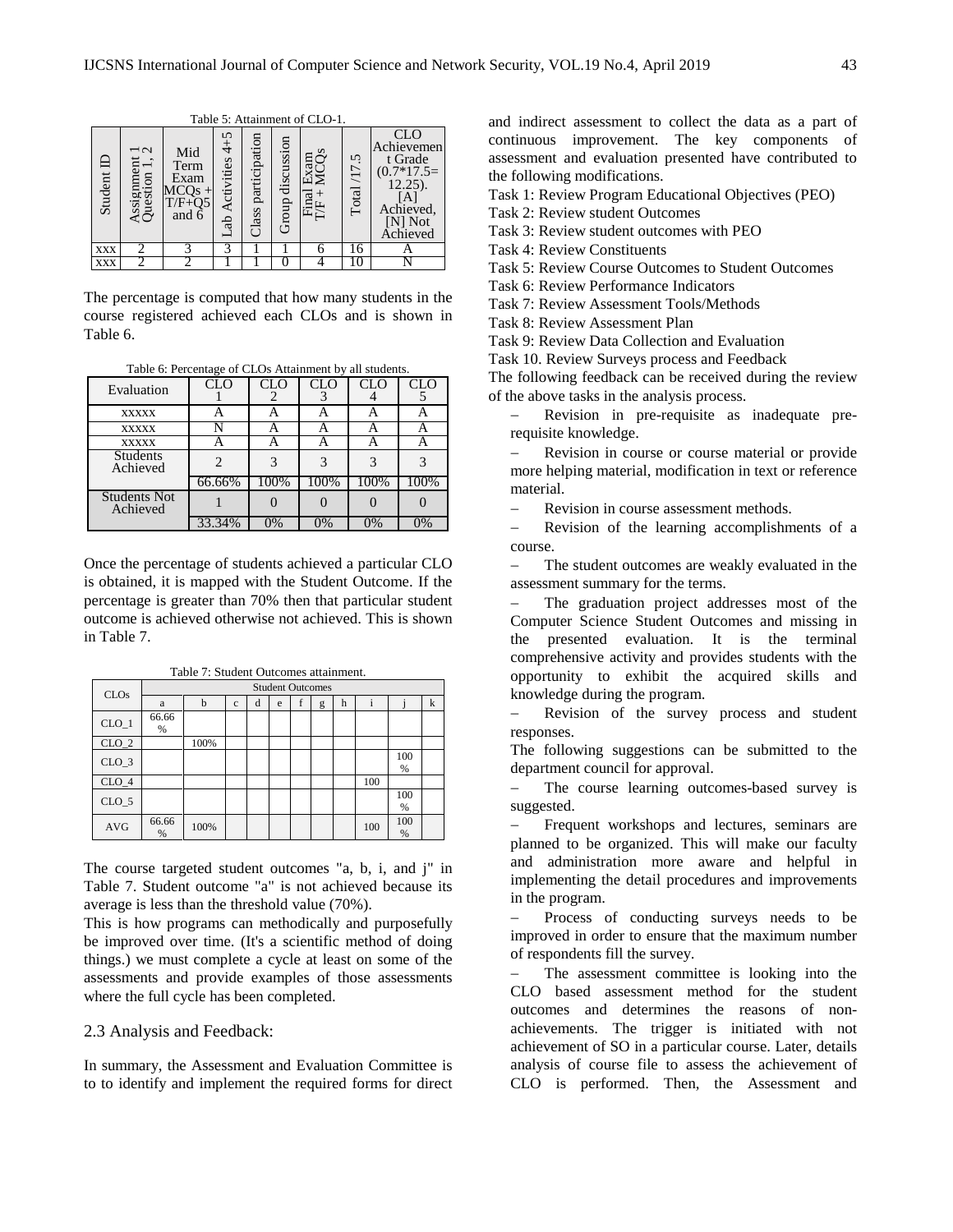Evaluation Committee requires from the instructor to provide Continuous Improvement Plan and Strategies.

We need to show that we have assessed the program in the areas of the particular SOs in question. So, you would identify a course or workshop, etc., where you want to assess an element of SO (g). Let's say CPIT201 as a hypothetical example, where you teach ethics. We need to develop an objective for that SO that would demonstrate student attainment of part of that SO and would make an objective like "Students should be able to identify ethical and unethical practices regarding handling of proprietary software" This should be achieved for 90% of students. The measure would be the questions that can ask the students regarding ethical and unethical practices regarding proprietary software then grad the questions and group students for each program to see how many understand the ethics involved or not. If fewer students than the number of your goal knew the correct answer, then it would need to change your teaching so that students would know the material matter the next tie you give the questionnaire. At the end, implement any changes to the appropriate courses and give the same questions after teaching the class again.

## 2.4 Action & Implementation:

The feedback provided by Assessment and Evaluation Committee to the department council. The department council further will highlight the necessary changes to design and approve. we have divided the actions into two level i.e., at the program level and the course level as presented below.

#### 2.5 Action at Program Level:

Further improve the process to conduct Exit Survey by highlighting the importance of the survey to the students before the conduct of the survey and by giving them more time to record their responses.

The threshold value can be increased to 75% or 80% if this pattern of high attainment levels for SOs continues.

− More refinement is needed at the initial levels so that this gap between good students and weak students can be decreased.

There are not many courses that target outcome h. Identify ways to address this outcome in more courses. If not possible then, remove this SO.

− Changes the pre-requisite as inadequate prerequisite knowledge.

approve the course syllabus using a standard format. If any changes in the course descriptions, course learning outcomes and/or text books are required, report it department.

#### 2.6 On at Course Level:

Modify course material or provide more helping material, modification reference material.

− Modifications in course assessment methods.

Modify the survey process.

− Make sure that the same course syllabus are followed in case of more than one sections are opened (e.g. Male and Female campuses or multiples sections at a campus).

Design in coordination and approve assessment instruments (Assessment Method) that will be used to measure each course learning outcome.

Maintain a close collaboration with other instructors of a course during the semester to maintain consistency of above mentioned.

In short, at this level the program level or course actions is taken and implemented in coming assessment cycle (Re-assessment) and the loop is closed at the level.

## 2.7 assessment:

A re-assessment refers to a periodic reevaluation of the program or student outcomes. The ideal case in the process of assessment and evaluation is again to see whether the changes improved the student achievement as intended or not. As per our model, the re-assessment phase (Reengineering) identifies the issues in the following phases.

- i. Review the action to be taken
- ii. Review the Analysis and feedback
- iii. Review the Achievements and Evaluations
- iv. Review the Assessment tools and Methods.

## **3. Conclusion**

The Assessment and Evaluation model is presented which contains of five main phases to complete the cycle. The Assessment processes identify, collect, and prepare data to evaluate the program outcomes as per the assessment plan. Evaluation is interpreting the data and determines the extent to which Student Outcomes are being achieved. The Analysis and feedback section provide the suggestions to department council to take action and implement it. The action and implementation phase specify the action where to implement. At this the full cycle completed and the loop is closed. In ideal case the student outcome is reassessed to see the intended changes of the student achievements.

#### **References**

[1] Mohsen Keshavarz, Mostafa Baghdarnia, " Assessment of Student Professional Outcomes for Continuous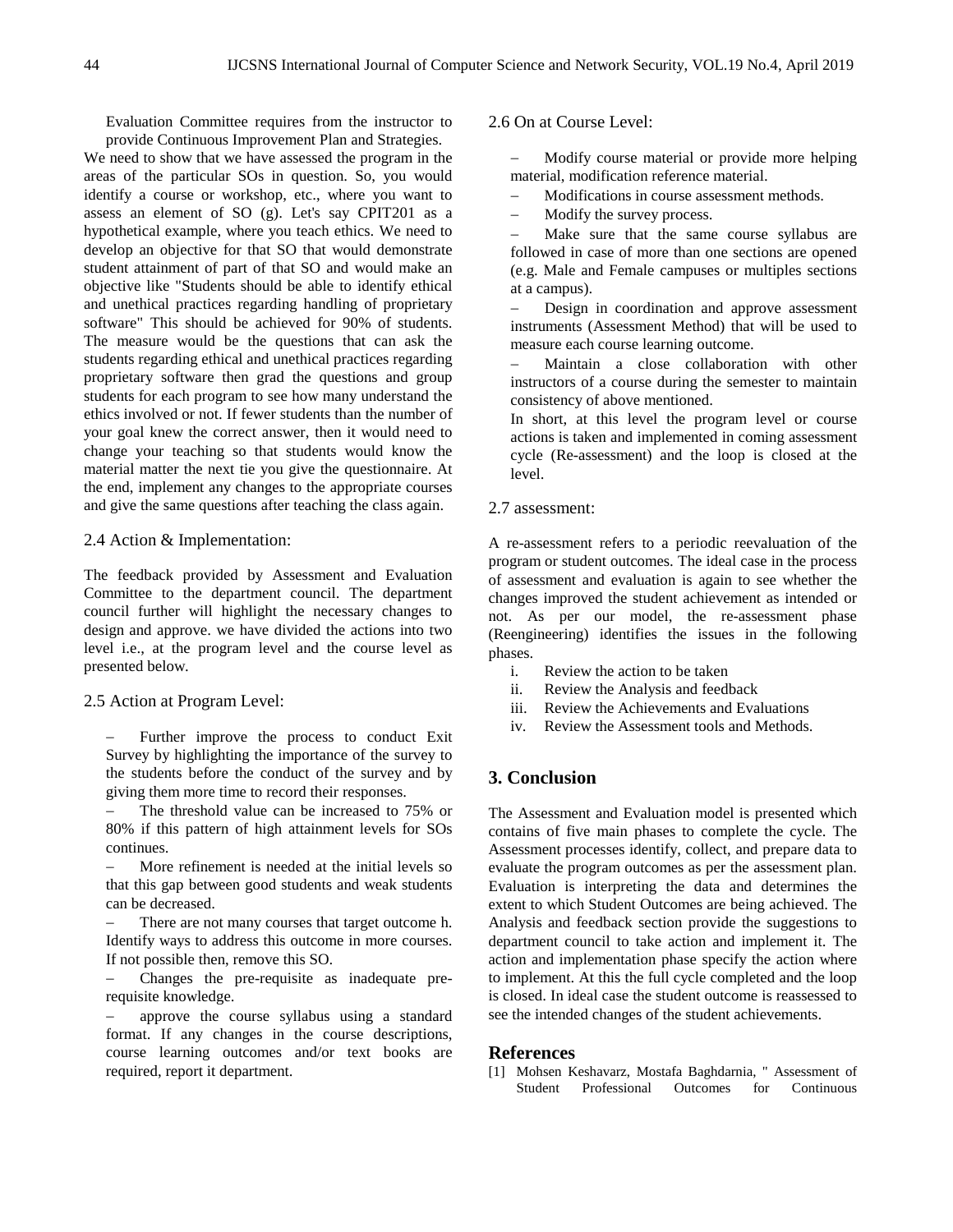Improvement " Journal of Learning Design, Vol. 6 No. 2, 2013

- [2] Hussein Fakhry, Investigating the Dynamic Behavior Of Introducing Outcomes Assessments In Information Systems Programs For Accreditation Compliance, Review of Business Information Systems – Volume 16, Number 3, Third Quarter
- [3] McBeath, R. J., Ed. (1992). Instructing and evaluating in higher education: A guidebook for planning learning outcomes. Educational Technology Publications.
- [4] G. Rogers (2012). Student Outcomes and Performance Indicators. ABET.
- [5] B. S. Bloom; J. T.; G. F. Madau (1972). Handbook on formative and summative evaluation of student learning. McGraw-Hill.
- [6] R. MacKinnon, H. Han (2008). An Analysis of IS Programs Accredited by ABET. Communications of the IIMA.
- [7] D. Alghazzawi, H. Fardoun (2013). Developing an Accreditation Process for a Computing Faculty with Focus on an IS Program. Journal of Case Studies in Accreditation and Assessment.
- [8] Kayo Matsushita, Kazuhiro Ono, and Yugo Saito, "Combining course- and program-level outcomes assessments through embedded performance assessments at key courses: A proposal based on the experience from a Japanese dental education program" Tuning Journal for Higher Education, . Volume 6, Issue No. 1, November 2018.
- [9] V. Schray (2005). Assuring Quality in Higher Education: Recommendations for Improving Accreditation, A NATIONAL DIALOGUE: The Secretary of Education's Commission on the Future of Higher Education, Fourteenth in a series of Issue Papers released at the request of Chairman Charles Miller to inform the work of the Commission.
- [10] Banta, Trudy W., and Catherine A. Palomba. Assessment Essentials: Planning, Implementing, and Improving Assessment in Higher Education. 2nd ed. San Francisco: Jossey-Bass, 2015.
- [11] Yaser Abdulaziz Had, Seeking ABET Accreditation of Manufacturing and Mechanical Maintenance Technology Programs at Yanbu Industrial College, Proceedings of the 2010 Midwest Section Conference of the American Society for Engineering Education
- [12] Vickie Schray, Assuring Quality in Higher Education: Recommendations for Improving Accreditation, A NATIONAL DIALOGUE: The Secretary of Education's Commission on the Future of Higher Education, Fourteenth in a series of Issue Papers released at the request of Chairman Charles Miller to inform the work of the Commission, 2005
- [13] Atiq Ur Rahman, Hejab M. Alfawareh, Saleh M. Altowaijri, "Developing and Qualifying Computing Programs for ABET Accreditation: A Practical Approach" IJCSNS International Journal of Computer Science and Network Security, VOL.19 No.2, February 2019.<br>A Valued Credential | ABET.
- [14] A Valued Credential | ABET. Available: [http://www.abet.org/accreditation/why-abet-accreditation](http://www.abet.org/accreditation/why-abet-accreditation-matters/a-valuedcredential/#programs)[matters/a-valuedcredential/#programs.](http://www.abet.org/accreditation/why-abet-accreditation-matters/a-valuedcredential/#programs)
- [15] Fitzpatrick, J.J., Byrne, E.P., Kennedy, D., 2009. Making program learning outcomes explicit for students of process and chemical engineering. Edu. Chem. Eng. 4 (2), s21-28
- [16] Memon, J.A., Demirdogen, R.E., Chowdhry, B.S., 2009. Achievements, outcomes and proposal for global accreditation of engineering education in developing countries. Proc. Soc. Behav. Sci. 1 (1), 2557–2561
- [17] Walkington, J., 2002. Curriculum change in engineering. Eur. J. Eng. Edu. 27 (2), 133–148
- [18] Walther, J., Kellam, N., Sochacka, N., Radcliffe, D., 2011. Engineering competence? An interpretive investigation of engineering students' professional formation. J. Eng. Edu. 100 (4)
- [19] Yeomans, S.R., Atrens, A., 2001. A methodology for discipline- specific curriculum development. Int. J. Eng. Edu. 17 (6), 518–524
- [20] Yokomoto, C.F., Bostwick, W.D., 1999. Modelling the process of writing measurable outcomes for EC2000. Proc. Front. Edu. Conf. 2, 18–22
- [21] OA Memon, and A Harb. (2009). Developing Electrical Engineering Education Program Assessment Process at UAE University. A
- [22] Australian, Journal of Engineering Education Vol.15 No 3:10.



**Dr. Saleh M. Altowaijri** received his Ph.D. degree from Swansea University in the area of cloud computing. He is currently the Dean of the Faculty of Computing and Information Technology, Rafha, Northern Border University. He has over eight years of research experience and has published several book chapters, conference, and journal papers. His research interests

include grid and cloud computing, database management systems, data mining, information systems, information technology risk management, and emerging ICT systems in healthcare and transportation sectors. He is a Reviewer of several international conferences and journals.



**Dr. Atiq-Ur-Rahman** received his BS degree in computer science from University of Peshawar and MS degree in computer system engineering from GIK Institute of Engineering Sciences and Technology, Pakistan in 2004 and 2008, respectively. He completed his PhD in Information Technology from Universiti Teknologi PETRONAS, Malaysia in 2013. He worked

as a System Engineer in National database and registration authority Pakistan from 2004 to 2006. Currently, he is working as an Assistant Professor, Head of computer science department and Head of Quality and Academic Accreditation Unit in Northern Border University, Kingdom of Saudi Arabia. His research interest focuses on the energy-efficient design, routing, deployment, coverage and Quality of service in wireless sensor networks and Under Water Sensor Networks. He is also senior member of the Universal Association of Computer and Electronics Engineers (UACEE), Institute of Research Engineers and Doctors (IRED) and American Society for Engineering